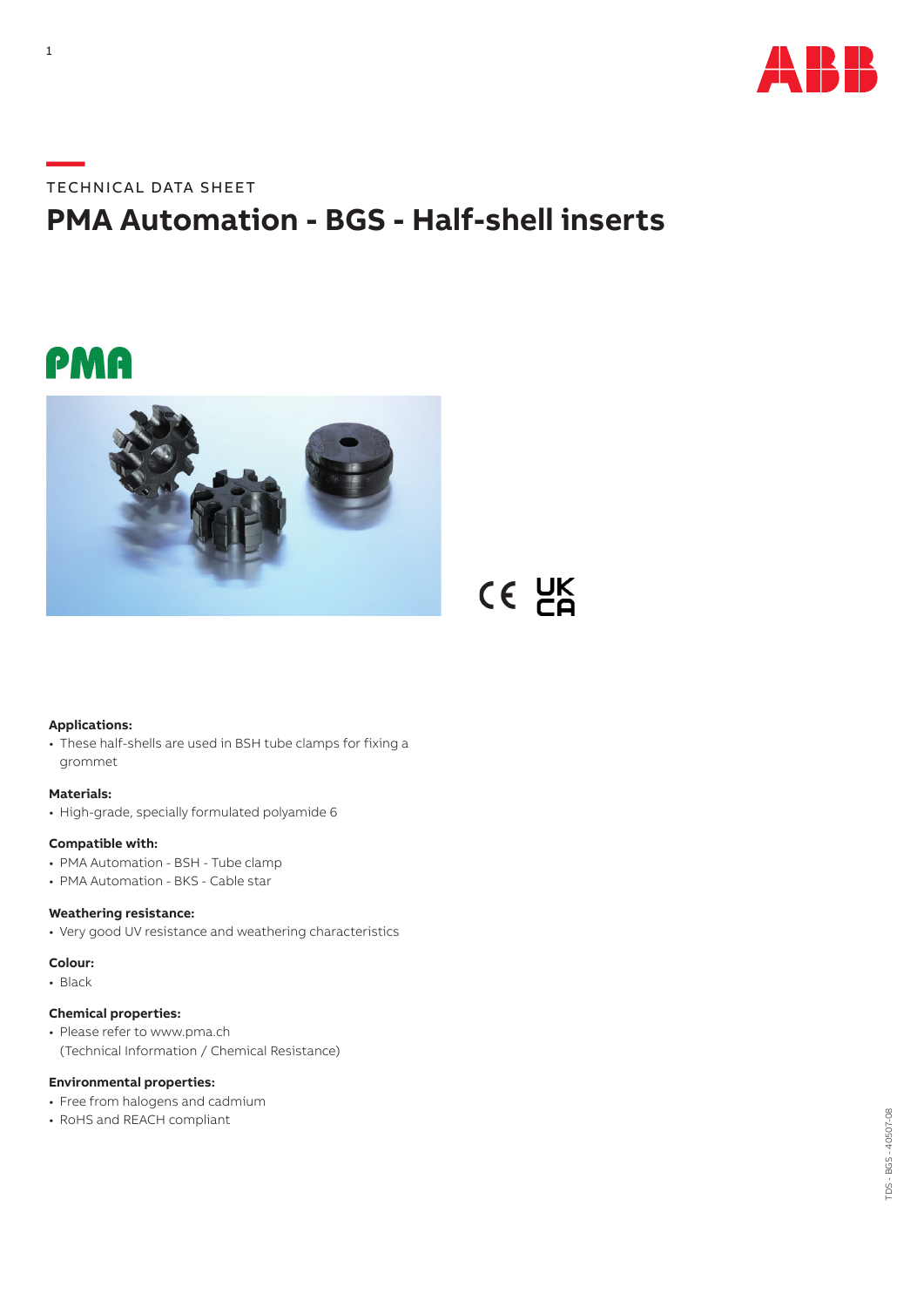| <b>Product selection:</b> |                     |                         |      |      |       |        |                     |        |
|---------------------------|---------------------|-------------------------|------|------|-------|--------|---------------------|--------|
| Part no.                  | <b>Conduit size</b> | Dimensions in mm (nom.) |      |      |       | Weight | <b>Packing unit</b> |        |
| black                     | <b>NW</b>           | А                       | В    | ◡    | D     |        | kg/100 pcs          | pcs/PU |
| BGS-R70                   | 70                  | 40                      | 45.0 | 22.5 | 104.5 | 82.5   | 7.5                 | 10     |

Our customer service dept. or local distribution partner will be pleased to help you concerning product availability and lead time